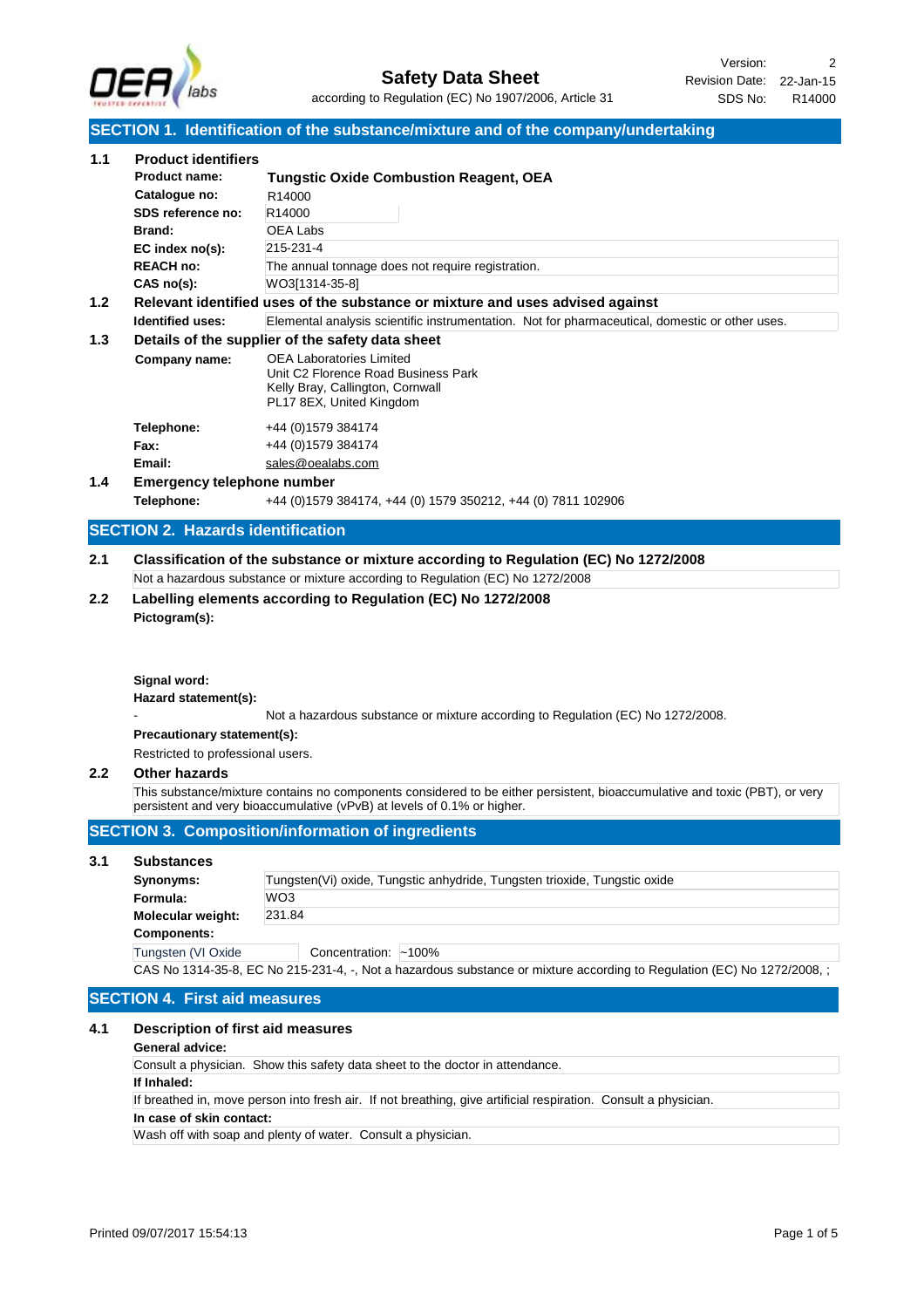

according to Regulation (EC) No 1907/2006, Article 31

### **In case of eye contact:**

Flush eyes with water as a precaution.

#### **If swallowed:**

Never give anything by mouth to an unconcious person. Rinse mouth with water. Consult a physician.

- **4.2 Most important symptoms and effects, both acute and delayed**
- **4.3 Indication of any immediate medical attention and special treatment needed** The most important known symptoms and effects are descibed in the labelling (Section 2.2) and/or in Section 11.
	- No data available.

# **SECTION 5. Firefighting measures**

### **5.1 Extinquishing media**

**Suitable extinquishing media:**

Use water spray, alcohol resistant foam, dry chemical or carbon dioxide.

- **5.2 Special hazards arrising from the substance or mixture**
	- Tungsten oxide.

# **5.3 Advice for firefighters**

Wear self contained breathing apparatus for firefighting if necessary.

# **5.4 Further information**

No data available.

## **SECTION 6. Accidental release measures**

### **6.1 Personal precautions, protective equipment and emergency procedures**

Use personal protective equipment. Avoid dust formation. Avoid breathing dust, vapours, mist or gas. Ensure adequate ventilation. Evacuate personnel to safe area. Avoic breathing dust.

# **6.2 Environmental precautions**

Prevent further leakage or spillage if safe to do so. Do not let product enter drains. Discharge into the environment must be avoided.

# **6.3 Methods and materials for containment and cleaning up**

Pick up and arrange for disposal without creating dust. Sweep up and shovel. Keep in suitable, closed containers for disposal.

# **6.4 Reference to other sections**

For safe handling see Section 7. For disposal see Section 13. For personal protection equipment see Section 8.

## **SECTION 7. Handling and storage**

### **7.1 Precautions for safe handling**

Ensure good ventilation of the workplace. Avoid contact with eyes and skin. Avoid formation of dust, vapours and aerosols. Follow normal measures for fire protection.

**7.2 Conditions for safe storage, including any incompatibilities**

Keep containers tighly sealed. Store in a cool, dry place.

## **7.3 Specific end uses**

Apart from uses mentioned in Section 1.2 no other specific uses are stipulated.

# **SECTION 8. Exposure controls/personal protection**

### **8.1 Control parameters**

#### **Components with workplace control parameters:**

Tungsten (VI Oxide

CAS No 1314-35-8, Not a hazardous substance or mixture according to Regulation (EC) No 1272/2008; STEL, 10mg/m3, UK, EH40 WEL; TWA, 5mg/m3, UK, EH40 WEL

#### **8.2 Exposure controls**

#### **Appropriate engineering controls:**

Handle in accordance with good industrial hygiene and safety practice. Wash hands before breaks and at the end of the workday.

## **Personal protective equipment:**

#### **Eye/face protection:**

Safety glasses with side shields. Use equipment for eye protection tested and approved under appropriate government standards such as NIOSH(US) or EN166.

#### **Skin protection:**

Handle with gloves to specification EU Directive 89/686/EEC and EN374. Inspect prior to use. Use proper glove removal practice to avoid contact with product. Wash and dry hands.

#### **Body protection:**

Complete suit protection against chemicals. The type of protective equipment must be selected according to the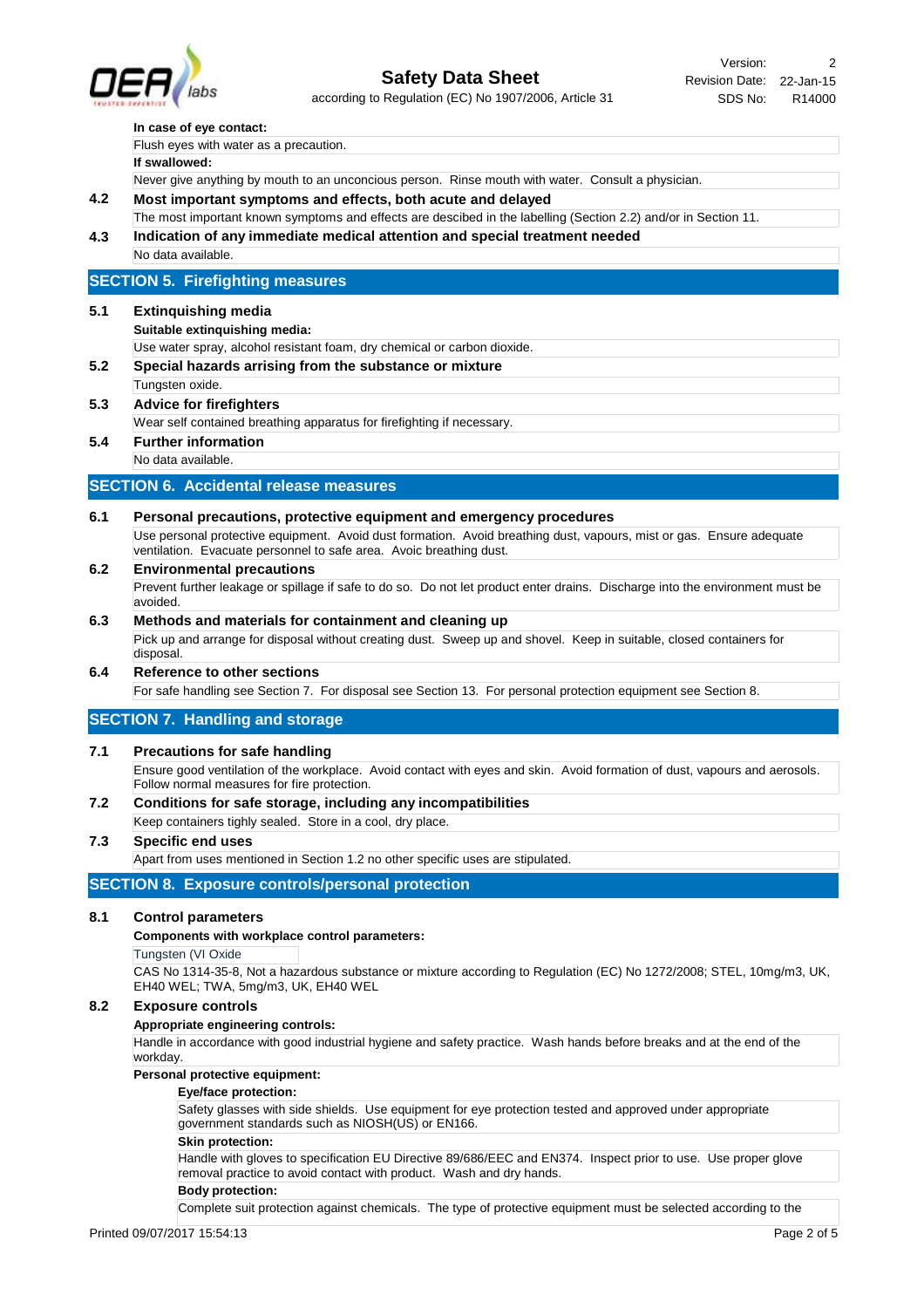

Revision Date: 22-Jan-15 Version: 2 SDS No: R14000

according to Regulation (EC) No 1907/2006, Article 31

concentration and amount of dangerous substance at the specific workplace.

## **Respiratory protection:**

Where risk assessment shows air-purifying respirators are appropriate use a full face particle respirator type N100(US) or type P3 (EN143) respirators as a backup to engineering controls. If the respirator is the sole means of protection, use a full face supplied air respirator. Use respirators and components tested and approved under appropriate government standards such as NIOSH(US) or CEN(EU).

**Environmental protection:**

Prevent further leakage or spillage if safe to do so. Do not let the product enter drains. Discharge into the environment must be avoided.

# **SECTION 9. Physical and chemical properties**

### **9.1 Information on basic physical and chemical properties**

| Form:                                | Granules or powder |
|--------------------------------------|--------------------|
| Colour:                              | Yellow             |
| Odour:                               | No data available  |
| Odour threshold:                     | No data available  |
| pH:                                  | No data available  |
| <b>Melting point:</b>                | 1472'C             |
| <b>Boiling point:</b>                | 1837'C @ 1013hPa   |
| Flash point:                         | Not applicable     |
| Flammability solid/gas:              | No data available  |
| <b>Upper/lower</b>                   | No data available  |
| flammability or<br>explosive limits: |                    |
| Water solubility:                    | No data available  |
| <b>Autoignition temp:</b>            | No data available  |
| Decomp temperature:                  | No data available  |
| <b>Explosive properties:</b>         | No data available  |
| <b>Oxidising properties:</b>         | No data available  |

## No data available **9.2 Other safety information**

# **SECTION 10. Stability and reactivity**

| 10.1 | <b>Reactivity</b>                            |  |  |  |
|------|----------------------------------------------|--|--|--|
|      | No data available                            |  |  |  |
| 10.2 | <b>Chemical stability</b>                    |  |  |  |
|      | Stable under recommended storage conditions. |  |  |  |
| 10.3 | Possibility of hazardous reactions           |  |  |  |
|      | Stable under recommended storage conditions. |  |  |  |
| 10.4 | <b>Conditions to avoid</b>                   |  |  |  |
|      | Stable under recommended storage conditions. |  |  |  |
| 10.5 | Incompatible materials                       |  |  |  |
|      | Strong acids                                 |  |  |  |
| 10.6 | <b>Hazardous decompostion products</b>       |  |  |  |
|      | No data available                            |  |  |  |

## **11.1 Information on toxicological effects**

# **Acute toxicity:**

LD50 Oral - rat - male & female - >2,000mg/kg (tungstic oxide) LD50 inhalation - rat - male & female - 4hrs - >5.36mg/l (OECD Test Guideline 403), (tungstic oxide) Skin - rabbit - no skin irritation - 4hrs (OECD Test Guideline 404), (tungstic oxide) **Skin corrosion/irritation:** Eyes - rabbit - no eye irritation - 72hrs (OECD Test Guideline 405), (tungstic oxide) **Serious eye damage/eye irritation:** Maximisation Test - guinea pig - does not cause skin sensitisation (OECD Test Guideline 406), (tungstic oxide) **Respiratory or skin sensitisation:** Ames Test - S. typhimurium - negative **Germ cell mutagenicity:** IARC: no component of this product present at levels greater than or equal to 0.1% is identified as probable, possible or confirmed human carcinogen by IARC. **Carcinogenicity:**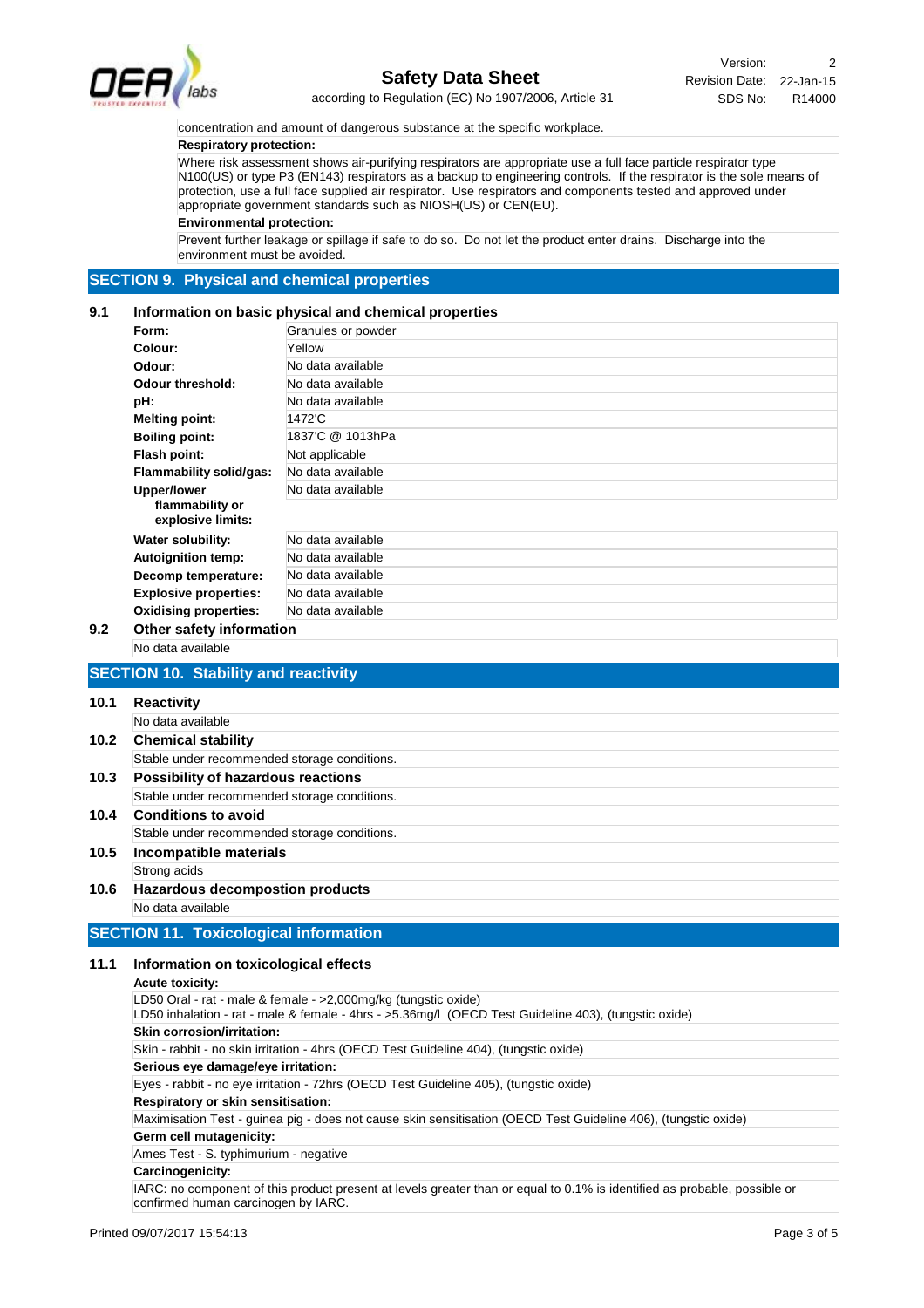

Revision Date: 22-Jan-15 Version: 2 SDS No: R14000

|      | <b>LENERATION SERVICE</b>                           |                                                                                                                    |  |  |
|------|-----------------------------------------------------|--------------------------------------------------------------------------------------------------------------------|--|--|
|      | <b>Reproductive toxicity:</b>                       |                                                                                                                    |  |  |
|      | No data available                                   |                                                                                                                    |  |  |
|      |                                                     | Specific target organ toxicity - single exposure:                                                                  |  |  |
|      | No data available                                   |                                                                                                                    |  |  |
|      | Specific target organ toxicity - repeated exposure: |                                                                                                                    |  |  |
|      | No data available                                   |                                                                                                                    |  |  |
|      | <b>Aspiration hazard:</b>                           |                                                                                                                    |  |  |
|      | No data available                                   |                                                                                                                    |  |  |
|      | Potential health effects - inhalation:              |                                                                                                                    |  |  |
|      | No data available                                   |                                                                                                                    |  |  |
|      | Potential health effects - ingestion:               |                                                                                                                    |  |  |
|      | No data available                                   |                                                                                                                    |  |  |
|      | Potential health effects - skin:                    |                                                                                                                    |  |  |
|      | No data available                                   |                                                                                                                    |  |  |
|      | Potential health effects - eyes:                    |                                                                                                                    |  |  |
|      | No data available                                   |                                                                                                                    |  |  |
|      | Signs and symptoms of exposure:                     |                                                                                                                    |  |  |
|      | No data available                                   |                                                                                                                    |  |  |
|      | <b>Additional information:</b>                      |                                                                                                                    |  |  |
|      |                                                     | RTECS: YO7760000. To the best of our knowledge, the chemical, physical and toxicological properties have not been  |  |  |
|      | throughly investigated.                             |                                                                                                                    |  |  |
|      |                                                     |                                                                                                                    |  |  |
|      | <b>SECTION 12. Ecological information</b>           |                                                                                                                    |  |  |
|      |                                                     |                                                                                                                    |  |  |
| 12.1 | <b>Toxicity</b>                                     |                                                                                                                    |  |  |
|      | Toxicity to fish:                                   | static test LC0 - Danio rerio (zebra fish) - $>= 5.25$ mg/l - 96 h (OECD Test Guideline 203) (tungstic             |  |  |
|      | <b>Toxicity to daphnia</b>                          | oxide)                                                                                                             |  |  |
|      | and other aquatic<br>invertibrates:                 | Immobilization EC0 - Daphnia magna (Water flea) - >= 2.6 mg/l - 48 h (OECD Test Guideline 202)<br>(tungstic oxide) |  |  |
|      |                                                     |                                                                                                                    |  |  |
|      | Toxicity to algae:                                  | Growth inhibition EC0 - Desmodesmus subspicatus (green algae) - $>= 1$ mg/l -                                      |  |  |
|      | <b>Toxicity to bacteria:</b>                        | 72 h (OECD Test Guideline 201) (tungstic oxide)                                                                    |  |  |
|      |                                                     | Respiration inhibition EC50 - Sludge Treatment - > 10,000 mg/l - 3 h (tungstic oxide)                              |  |  |
| 12.2 | Persistance and degradability                       |                                                                                                                    |  |  |
|      | No data available                                   |                                                                                                                    |  |  |
|      |                                                     |                                                                                                                    |  |  |
| 12.3 | <b>Bioaccumulative potential</b>                    |                                                                                                                    |  |  |
|      | No data available                                   |                                                                                                                    |  |  |
| 12.4 | <b>Mobility in soil</b>                             |                                                                                                                    |  |  |
|      | No data available                                   |                                                                                                                    |  |  |
| 12.5 | Results of PBT and vPvB assessment                  |                                                                                                                    |  |  |
|      |                                                     | PBT/vPvB assessment not available as chemical safety assessment not required/not conducted                         |  |  |
| 12.6 | Other adverse effects                               |                                                                                                                    |  |  |
|      | No data available                                   |                                                                                                                    |  |  |
|      |                                                     |                                                                                                                    |  |  |
|      | <b>SECTION 13. Disposal considerations</b>          |                                                                                                                    |  |  |
|      |                                                     |                                                                                                                    |  |  |
| 13.1 | <b>Waste treatment methods</b>                      |                                                                                                                    |  |  |
|      | Product:                                            |                                                                                                                    |  |  |
|      |                                                     | Offer surplus and non-recyclable material to a licensed professional waste disposal company.                       |  |  |
|      | <b>Contaminated packaging:</b>                      |                                                                                                                    |  |  |
|      | Dispose of as unused product.                       |                                                                                                                    |  |  |
|      | <b>SECTION 14. Transport information</b>            |                                                                                                                    |  |  |
|      |                                                     |                                                                                                                    |  |  |
| 14.1 | <b>UN number</b>                                    |                                                                                                                    |  |  |
|      | ADR/RID/IATA/IMDG:                                  | Not dangerous goods                                                                                                |  |  |